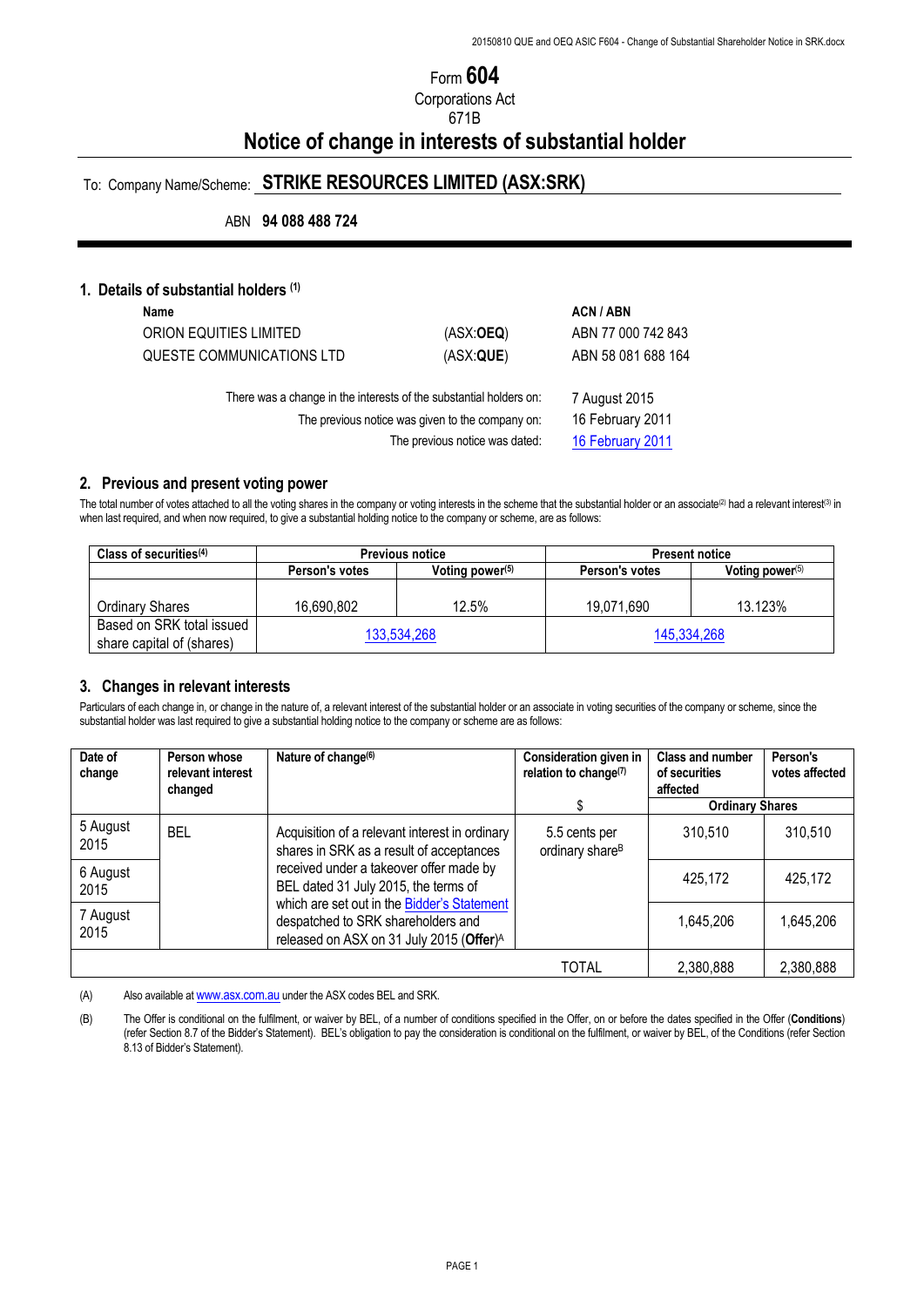### **4. Present relevant interests**

Particulars of each relevant interest of the substantial holder in voting securities after the change are as follows:

| Holder of<br>relevant<br>interest | Registered holder of<br>securities                                                       | Person entitled<br>to be registered<br>as holder $(8)$ | Nature of relevant interest <sup>(6)</sup>                                                                                                                                                                                   | Class and<br>number of<br>securities | Person's<br>votes |
|-----------------------------------|------------------------------------------------------------------------------------------|--------------------------------------------------------|------------------------------------------------------------------------------------------------------------------------------------------------------------------------------------------------------------------------------|--------------------------------------|-------------------|
|                                   |                                                                                          |                                                        |                                                                                                                                                                                                                              | <b>Ordinary shares</b>               |                   |
| <b>OEQ</b>                        |                                                                                          |                                                        | Legal and beneficial holder of shares:                                                                                                                                                                                       |                                      |                   |
| QUE                               | <b>OEQ</b>                                                                               | <b>OEQ</b>                                             | Taken under section $608(3)(b)$ of the<br>Corporations Act to have a relevant interest in<br>securities in which OEQ has a relevant<br>interest by reason of having control of OEQ                                           | 16,690,802                           | 16,690,802        |
| <b>BEL</b>                        |                                                                                          |                                                        | BEL has a relevant interest under section<br>608(8) of the Act pursuant to acceptances<br>received under the Offer                                                                                                           |                                      |                   |
| <b>OEQ</b>                        | The various<br>registered holders of<br>the SRK shares who<br>have accepted the<br>Offer | <b>BELC</b>                                            | Taken under section 608(3)(a) of the<br>Corporations Act to have a relevant interest in<br>securities in which BEL has a relevant interest<br>by reason of having greater than 20% voting<br>power (ie. shareholding) in BEL | 2,380,888                            | 2,380,888         |
| QUE                               |                                                                                          |                                                        | Taken under section $608(3)(b)$ of the<br>Corporations Act to have a relevant interest in<br>securities in which OEQ has a relevant<br>interest by reason of having control of OEQ                                           |                                      |                   |
|                                   |                                                                                          |                                                        | <b>TOTAL</b>                                                                                                                                                                                                                 | 19,071,690                           | 19,071,690        |

(C) BEL will become registered holder of the specified SRK shares only if the Conditions are fulfilled or waived by BEL on or before the dates specified in the Offer.

## **5. Changes in association**

The persons who have become associates<sup>(2)</sup> of, ceased to be associates of, or have change the nature of their association<sup>(9)</sup> with, the substantial holder in relation to voting interests in the company or scheme are as follows:

| Name | $\cdots$<br>ARSN<br>ACN/AP <sup>-</sup><br>(if applicable) | Nature of association |
|------|------------------------------------------------------------|-----------------------|
| N/A  | N/A                                                        | N/A                   |

## **6. Addresses**

The addresses of persons named in this form are as follows:

| Name                                               | Address                                                        |
|----------------------------------------------------|----------------------------------------------------------------|
| Orion Equities Limited ABN 77 000 742 843 (OEQ)    | Level 2, 23 Ventnor Avenue, West Perth, Western Australia 6005 |
| Queste Communications Ltd ABN 58 081 688 164 (QUE) | Level 2, 23 Ventnor Avenue, West Perth, Western Australia 6005 |
| Bentley Capital Limited ABN 87 008 108 218 (BEL)   | Level 2, 23 Ventnor Avenue, West Perth, Western Australia 6005 |

**Signature**

**sign here**  $\sqrt{ }$ print name VICTOR HO capacity Director and Company Secretary of OEQ

**sign here**  $\sqrt{2}$ 

print name VICTOR HO capacity Director and Company Secretary of QUE